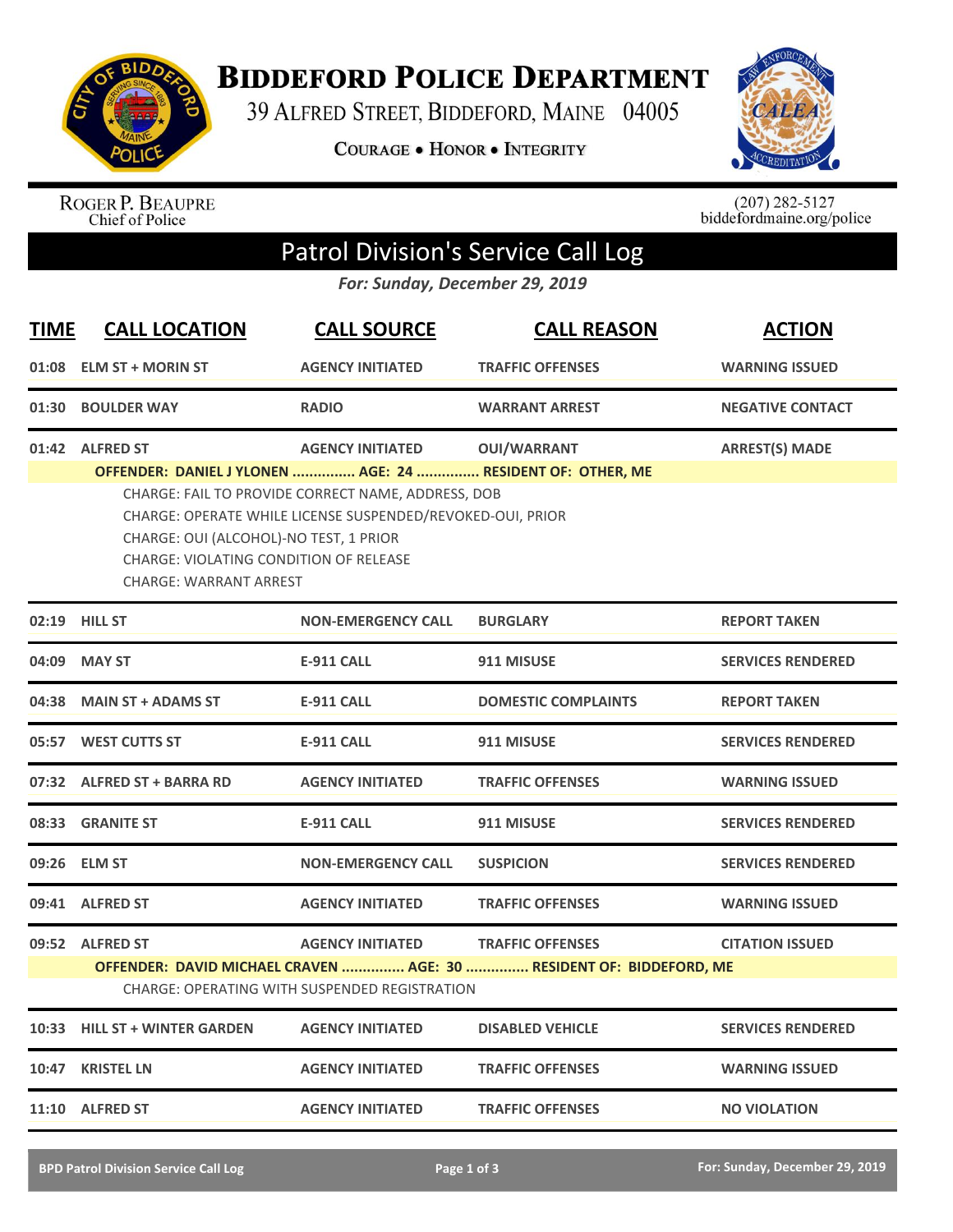| <b>TIME</b> | <b>CALL LOCATION</b>                                | <b>CALL SOURCE</b>        | <b>CALL REASON</b>                                                             | <b>ACTION</b>             |
|-------------|-----------------------------------------------------|---------------------------|--------------------------------------------------------------------------------|---------------------------|
|             | 11:15 BRADBURY ST                                   | <b>NON-EMERGENCY CALL</b> | <b>THEFT</b>                                                                   | <b>REPORT TAKEN</b>       |
|             | 11:16 ALFRED ST + WELLSPRING RD                     | <b>AGENCY INITIATED</b>   | <b>TRAFFIC OFFENSES</b>                                                        | <b>WARNING ISSUED</b>     |
|             | 11:23 ALFRED ST                                     | <b>AGENCY INITIATED</b>   | <b>TRAFFIC OFFENSES</b>                                                        | <b>WARNING ISSUED</b>     |
|             | 11:33 ALFRED ST                                     | <b>WALK-IN AT STATION</b> | <b>COURT ORDERED CHECK IN</b>                                                  | <b>SERVICES RENDERED</b>  |
|             | 11:34 ALFRED ST                                     | <b>AGENCY INITIATED</b>   | <b>TRAFFIC OFFENSES</b>                                                        | <b>WARNING ISSUED</b>     |
|             | 11:47 ALFRED ST                                     | <b>AGENCY INITIATED</b>   | <b>TRAFFIC OFFENSES</b>                                                        | <b>WARNING ISSUED</b>     |
|             | 12:02 ALFRED ST                                     | <b>AGENCY INITIATED</b>   | <b>TRAFFIC OFFENSES</b>                                                        | <b>WARNING ISSUED</b>     |
|             | 12:18 ALFRED ST                                     | <b>AGENCY INITIATED</b>   | <b>TRAFFIC OFFENSES</b>                                                        | <b>CITATION ISSUED</b>    |
|             |                                                     |                           | OFFENDER: ANDREW LAWRENCE FORLANO  AGE: 28  RESIDENT OF: OLD ORCHARD BEACH, ME |                           |
|             | <b>CHARGE: OPERATE VEHICLE WITHOUT LICENSE</b>      |                           |                                                                                |                           |
| 12:45       | <b>DIGITAL DR + ELM ST</b>                          | <b>AGENCY INITIATED</b>   | <b>TRAFFIC OFFENSES</b>                                                        | <b>WARNING ISSUED</b>     |
|             | 13:27 MAY ST                                        | <b>NON-EMERGENCY CALL</b> | <b>THEFT</b>                                                                   | <b>SERVICES RENDERED</b>  |
|             | 13:55 ALFRED ST                                     | <b>E-911 CALL</b>         | 911 MISUSE                                                                     | <b>NO ACTION REQUIRED</b> |
| 14:13       | <b>POOL ST</b>                                      | <b>AGENCY INITIATED</b>   | <b>TRAFFIC OFFENSES</b>                                                        | <b>WARNING ISSUED</b>     |
|             | 14:21 POOL ST                                       | <b>AGENCY INITIATED</b>   | <b>TRAFFIC OFFENSES</b>                                                        | <b>WARNING ISSUED</b>     |
|             | 14:29 RAYMOND ST                                    | <b>NON-EMERGENCY CALL</b> | <b>MOTOR VEHICLE THEFT</b>                                                     | <b>SERVICES RENDERED</b>  |
|             | 14:38 SUMMER ST                                     | <b>NON-EMERGENCY CALL</b> | <b>DOMESTIC COMPLAINTS</b>                                                     | <b>REPORT TAKEN</b>       |
|             | 15:43 MASON ST                                      | <b>E-911 CALL</b>         | 911 MISUSE                                                                     | <b>SERVICES RENDERED</b>  |
|             | 15:57 GRAHAM ST                                     | <b>NON-EMERGENCY CALL</b> | GAS LEAK / ODOR (NATURAL & LP) SERVICES RENDERED                               |                           |
|             | 17:00 ALFRED ST + MEDICAL CENTER D AGENCY INITIATED |                           | <b>TRAFFIC OFFENSES</b>                                                        | <b>WARNING ISSUED</b>     |
|             | 17:04 WENTWORTH ST                                  | <b>NON-EMERGENCY CALL</b> | <b>DOMESTIC COMPLAINTS</b>                                                     | <b>REPORT TAKEN</b>       |
|             | 17:10 ELM ST                                        | <b>E-911 CALL</b>         | 911 MISUSE                                                                     | <b>SERVICES RENDERED</b>  |
|             | 17:53 MAIN ST                                       | E-911 CALL                | 911 MISUSE                                                                     | <b>UNFOUNDED</b>          |
|             | 18:02 ALFRED ST                                     | E-911 CALL                | 911 MISUSE                                                                     | <b>NO ACTION REQUIRED</b> |
|             | 18:11 SACO FALLS WAY                                | <b>AGENCY INITIATED</b>   | <b>TRAFFIC OFFENSES</b>                                                        | <b>WARNING ISSUED</b>     |
|             | 18:14 ADAMS ST                                      | <b>AGENCY INITIATED</b>   | <b>TRAFFIC OFFENSES</b>                                                        | <b>WARNING ISSUED</b>     |
|             | <b>18:52 BIDDEFORD GATEWAY CTR</b>                  | <b>AGENCY INITIATED</b>   | <b>TRAFFIC OFFENSES</b>                                                        | <b>WARNING ISSUED</b>     |